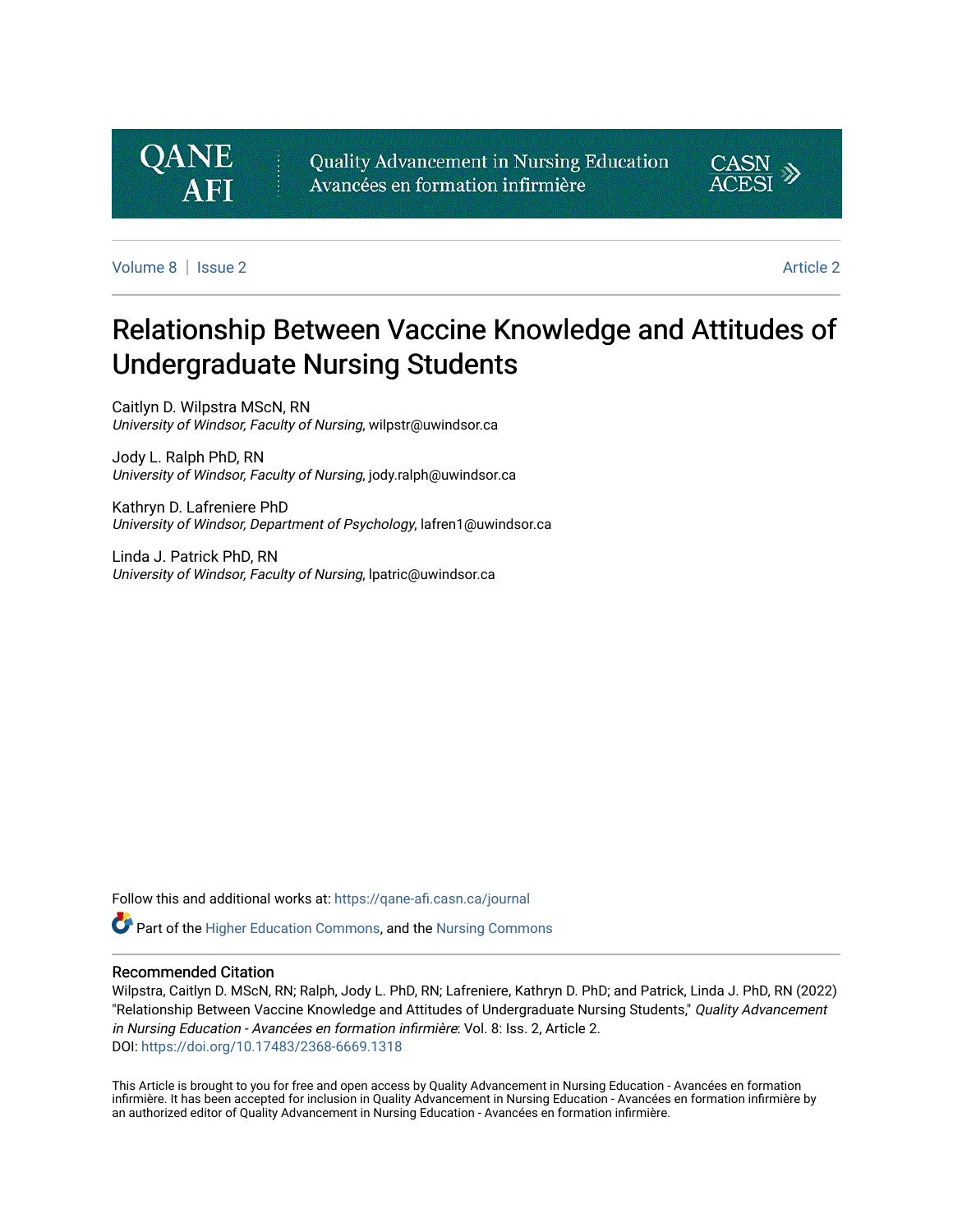## Relationship Between Vaccine Knowledge and Attitudes of Undergraduate Nursing Students

## Cover Page Footnote

This article is based on the thesis completed by Wilpstra (2020). | Cet article est basé sur le mémoire de Wilpstra (2020).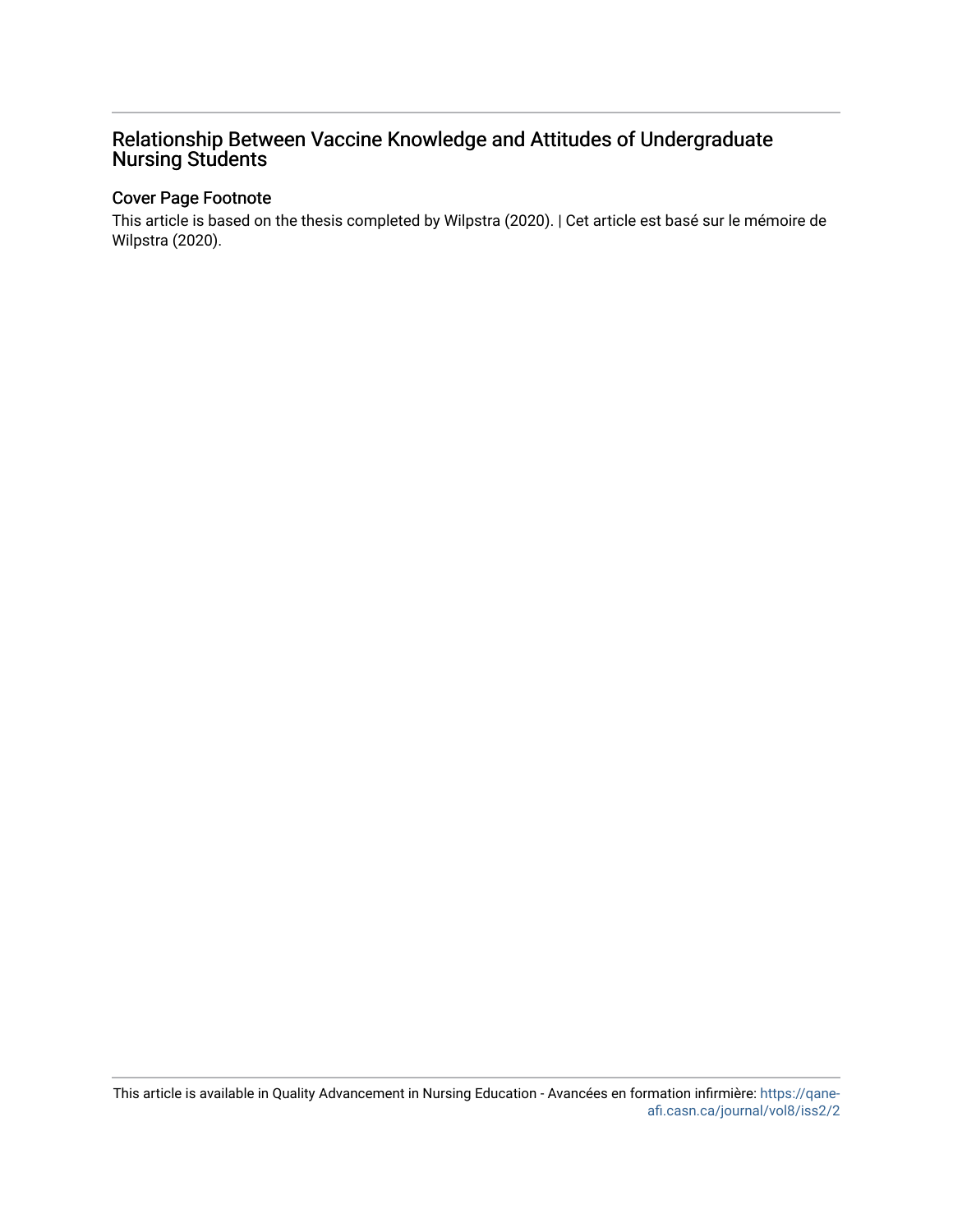Even before the COVID-19 pandemic, vaccine-hesitant attitudes had been identified among health care professionals (Karafillakis et al., 2016; Wilson, Zaytseva, et al., 2020). These findings are noteworthy because health care providers have been found to be the most positive, influential source of vaccine information for the general public (Yaqub et al., 2014). As both future immunizers and health promoters, undergraduate nursing students are an important subpopulation of health care providers. With the rising threat to global health of vaccine hesitancy (World Health Organization [WHO], 2019), the supposition that nursing students are adequately prepared to vaccinate and eagerly endorse immunizations must be reassessed (Yaqub et al., 2014).

#### **Background**

Immunization is a crucial public health intervention that has prevented many diseases and deaths worldwide (WHO, n.d.). Despite the overwhelming success of vaccinations, a growing trend threatens to reverse the progress of widespread immunization. *Vaccine hesitancy* refers to an attitude of apprehension and doubt surrounding the safety, efficacy, and necessity of vaccinations (Yaqub et al., 2014). While the COVID-19 pandemic has likely contributed toward overall vaccine hesitancy (Fridman et al., 2021; Pullan & Dey, 2021), researchers have noted that vaccine-hesitant attitudes among health care providers are multifaceted (Karafillakis et al., 2016; Wilson, Zaytseva, et al., 2020). Likewise, many factors affect health care providers' willingness to support and recommend vaccinations (WHO Regional Office for Europe, 2013). Considering the present threat of vaccine hesitancy to global health (WHO, 2019), two factors that are frequently mentioned in the current scholarly literature were examined in this study: vaccine knowledge and vaccine attitudes.

*Vaccine knowledge* refers to awareness of vaccination and encompasses both level of knowledge and accuracy of knowledge surrounding vaccination (SAGE Working Group on Vaccine Hesitancy, 2014b). Knowledge of vaccination consists of facts that are supported by evidence-based science, such as vaccination safety, efficacy, and effects on the immune system (Zingg & Siegrist, 2012). Lower levels of vaccine knowledge have been associated with increased vaccine hesitancy (Zarobkiewicz et al., 2017; Zingg & Siegrist, 2012). Likewise, increased vaccine knowledge among health care providers has been linked with higher patient vaccination rates (Strohfus et al., 2017) and overall competence in vaccination skills (Nikula et al., 2009).

For this study, *vaccine attitudes* refer to thoughts and beliefs surrounding the acceptability of vaccinations (Wilpstra, 2020). Health care providers' attitudes toward immunization matter as clients' opinions of vaccination may be negatively impacted by the hesitant attitudes of their health care providers (SAGE Working Group on Vaccine Hesitancy, 2014a). The presence of negative or hesitant vaccination attitudes among health care providers has been associated with reluctance to recommend vaccinations to patients (Del Duca et al., 2021) and decreased population coverage rates of childhood measles and pertussis vaccinations in Germany (Weigel et al., 2014).

Undergraduate nursing students are a unique population of health care providers, representing both future immunizers and health promoters. In general, they are younger than their working counterparts (Loulergue & Launay, 2014). The Pew Research Center (2021) has identified that young adults between 18 and 29 years of age are leading users of social media. Canadian vaccination experts found that inaccurate, anti-vaccination content on websites including social media—is a leading source of vaccine hesitancy among Canadians (Dubé et al., 2016). Exposure to this content may potentially affect nursing students' vaccination beliefs.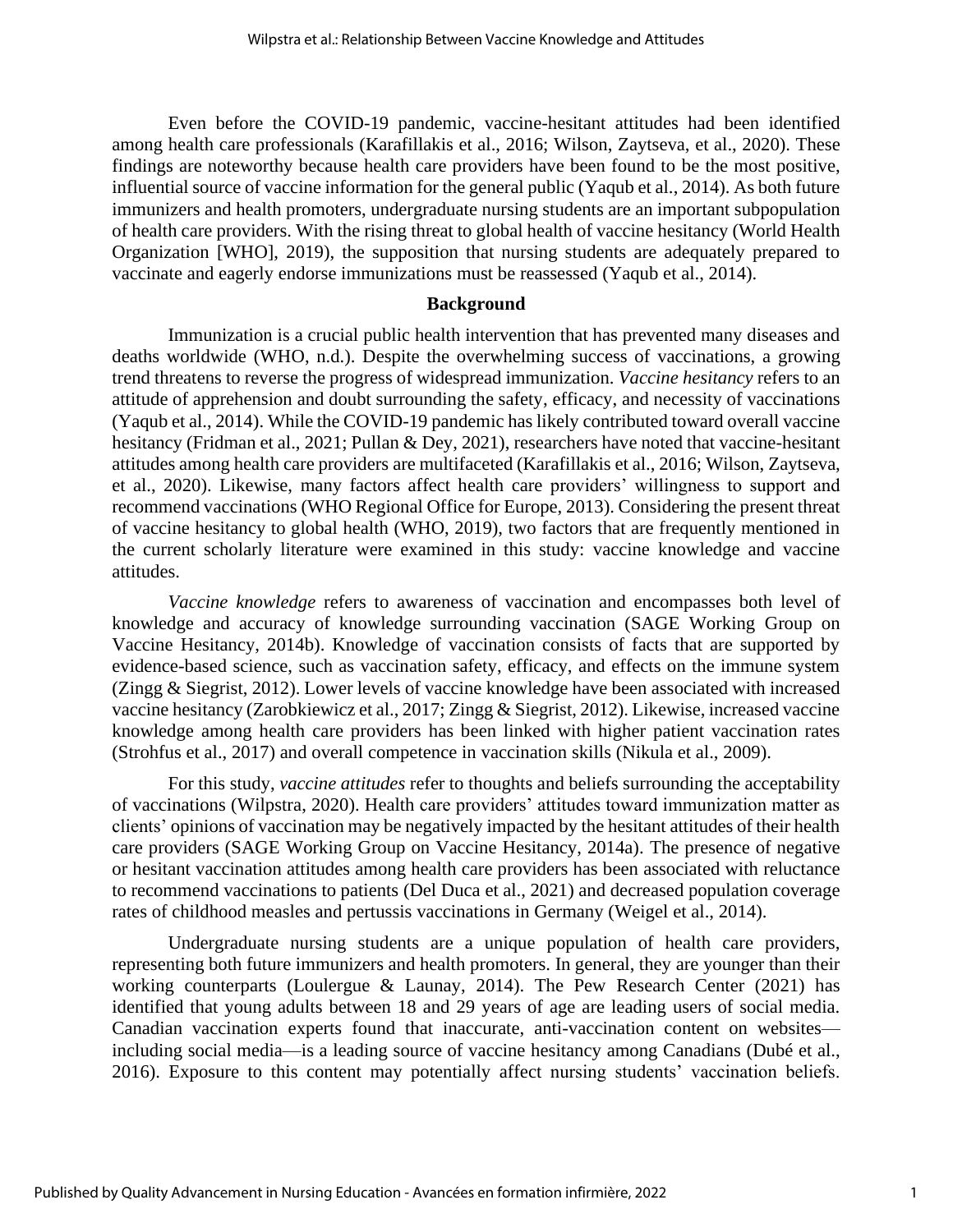Furthermore, nursing students are still developing their ability to seek out and use evidence-based knowledge sources (Cosme et al., 2018).

While COVID-19 vaccinations have dominated headlines recently, routine immunizations are and will continue to be an important focus during and after the COVID-19 pandemic. Research findings suggest that childhood vaccinations were severely disrupted during the early months of the COVID-19 pandemic, increasing the risk of future outbreaks of vaccine-preventable diseases (Bramer et al., 2020; Nuzhath et al., 2021). Therefore, the purpose of this study was to assess knowledge of, and attitudes toward, routine vaccinations in undergraduate baccalaureate nursing students at a southwestern Ontario university using pre-existing instruments with satisfactory psychometric properties. Students' self-reported vaccination influences were also examined.

Current scholarly literature suggests that nursing students possess low levels of general vaccination knowledge, with lower knowledge scores than both medical and pharmacy students (Dybsand et al., 2019; Pelly et al., 2010) and practising nurses (Nikula et al., 2012). Dybsand et al. (2019) discovered that only 24.7% of the baccalaureate nursing students in their study were able to answer at least four questions correctly on a five-item basic vaccine knowledge test, compared to 73.4% of medical students. In a study involving health care programs at universities in Nova Scotia, students at a school of nursing were found to have the lowest mean vaccine knowledge scores at 11.1/21 or 52.9% (Pelly et al., 2010). Nikula et al. (2012) identified that public health nursing students nearing graduation possessed lower vaccine knowledge than their working counterparts, scoring on average 7% lower on a general vaccine knowledge test. Only Tuells et al. (2021) reported that their sample of baccalaureate nursing students possessed a satisfactory level of vaccine knowledge, but without knowing the maximum potential score on their knowledge instrument, this declaration is difficult to quantify. The lack of articles on general vaccine knowledge among nursing students demonstrates a need for additional research to assess current students' learning needs.

Nursing students' attitudes toward vaccination are largely unknown. Dybsand et al. (2019) and Lepiller et al. (2020) noted that nursing students had somewhat more hesitant attitudes toward vaccination than did other health care students, including medical and pharmacy students. For example, in Dybsand et al.'s study, 34.2% of nursing students believed that children's immune systems are placed under stress by the current childhood vaccination schedule, compared to 4.3% of medical students. Among the four items used to measure vaccine hesitancy in this sample of health care students, this was the only item with a statistically significant difference between the two groups (Dybsand et al., 2019). By contrast, Baldolli et al. (2020) found no significant differences regarding vaccination perceptions or hesitancy between nursing students and other health care students.

Yörük (2020) reported that 10% of students in a mixed sample of nursing and midwifery students possessed vaccine-hesitant attitudes surrounding childhood vaccines. In this study, hesitancy was equated with self-report of uncertain or negative attitudes toward vaccines (Yörük, 2020). Pelly et al. (2010) stated that health care students' attitudes surrounding vaccination were "worrisome" (p. 6), but they did not provide complete results of their attitudinal survey, except to correlate specific attitudinal statements with mean vaccine knowledge scores. Conversely, Tuells et al. (2021) found that their baccalaureate nursing sample possessed generally positive vaccine attitudes, but they did not provide the scoring range of their vaccine attitudes instrument. It must be noted that literature specific to nursing students was scarce, and many of the studies did not contain sufficient details on the psychometric properties of their instruments.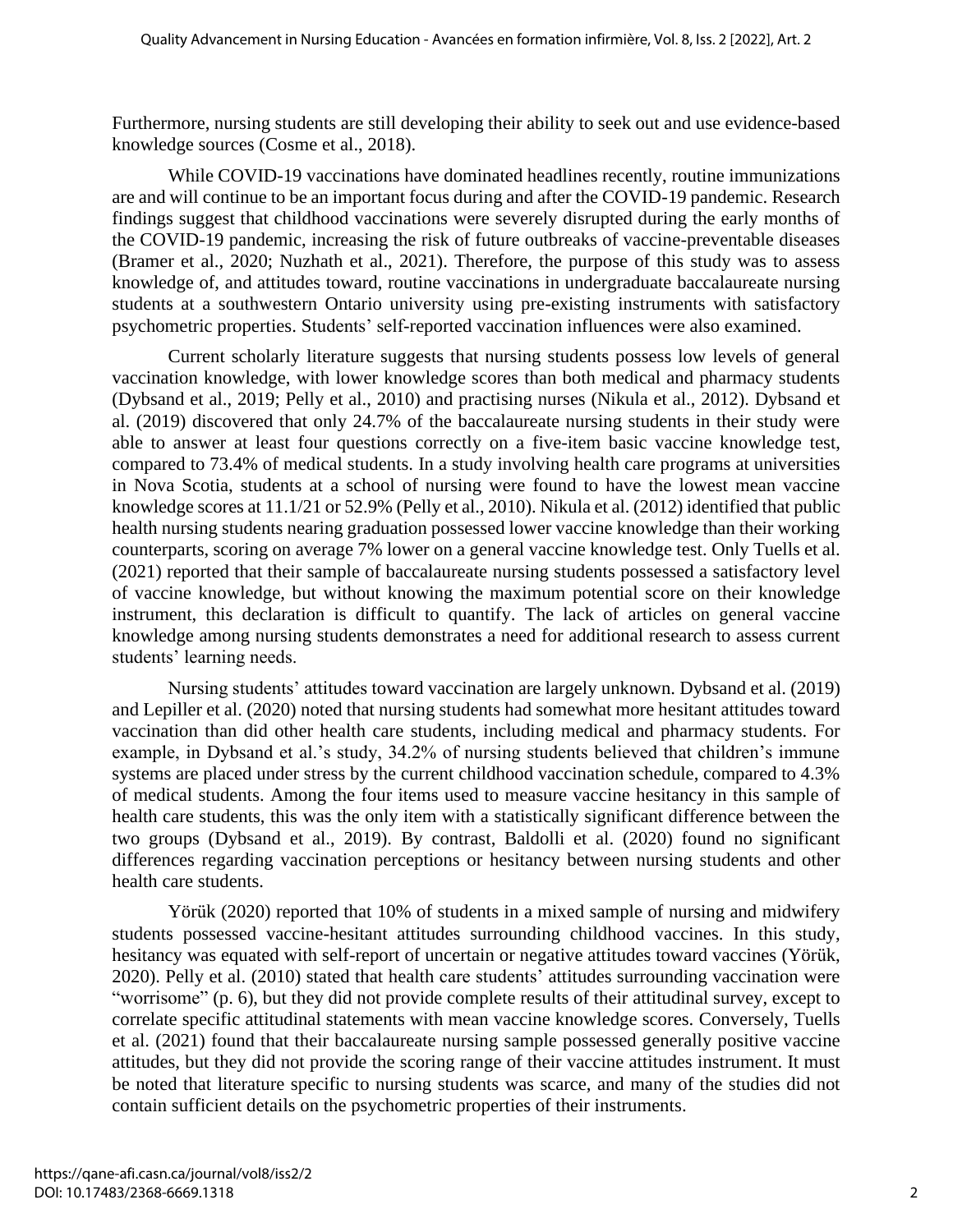Current research suggests that an association between vaccine knowledge and vaccine attitudes exists; higher vaccine knowledge has been consistently associated with more accepting or less hesitant vaccination attitudes among health care students and providers (Cvjetkovic et al., 2017; Kernéis et al., 2017; Pelly et al., 2010; Zarobkiewicz et al., 2017). However, apart from Cvjetkovic et al.'s (2017) multivariate model of vaccine attitudes, studies providing correlation coefficients were not located, and only Pelly et al.'s (2010) research was specific to nursing students. Yörük (2020) found that health care classes and health care workers, whose disciplines were not specified, were the leading sources of vaccine information for nursing and midwifery students, whereas family and friends were predominant vaccination influences identified by nursing students in Tuells et al.'s (2021) study. However, no other research on nursing students' vaccination influences was located, and Dybsand et al. (2019) expressly highlighted a need for research on this topic.

Given the influence of health care providers on patients' vaccination decisions (Yaqub et al., 2014) and the scarcity of vaccine research specific to nursing students, the research questions in this study were as follows:

- 1. On a test of general knowledge of vaccination, what percentage of questions are answered correctly by fourth-year nursing students?
- 2. On a survey of vaccine acceptance in the same sample of students, what is the average vaccine acceptance score for the overall instrument and for each of the five subscales?
- 3. Is there a correlation between the vaccine knowledge score and the vaccine acceptance score?
- 4. What sources of vaccine information do the students consider to be most influential?

It was hypothesized that a positive correlation would exist between students' vaccine knowledge scores and vaccine acceptance scores (Wilpstra, 2020).

## **Methods**

The study used a descriptive research design with correlational methodology to obtain quantitative data on baccalaureate nursing students' vaccination knowledge, attitudes, and influences. The sample consisted of fourth-year nursing students enrolled in a required nursing course at a university in southwestern Ontario. At this school of nursing, all vaccination-related content was taught in the second and third years of the baccalaureate nursing program. The data were collected during an in-class, online survey in February 2020, before the widespread impact and restrictions of COVID-19. Research ethics clearance was obtained from the university's research ethics board.

Recruitment for the study occurred through an online announcement on the course's learning management system one week in advance and in person on the day of the survey. A letter of information informing participants of the study procedures, potential risks and benefits, and privacy and confidentiality measures was attached to the recruitment announcement on the learning management system. On the day of the survey, the primary researcher explained to the participants the research study and process of obtaining informed consent. A QR code and online link to the Qualtrics survey were released to the participants; however, the researchers (who were not current faculty for this course/cohort) and the course professors were not present during data collection to ensure that no undue influence or coercion existed for the students to participate. After the researchers and course professor left the room, a secretary from the university provided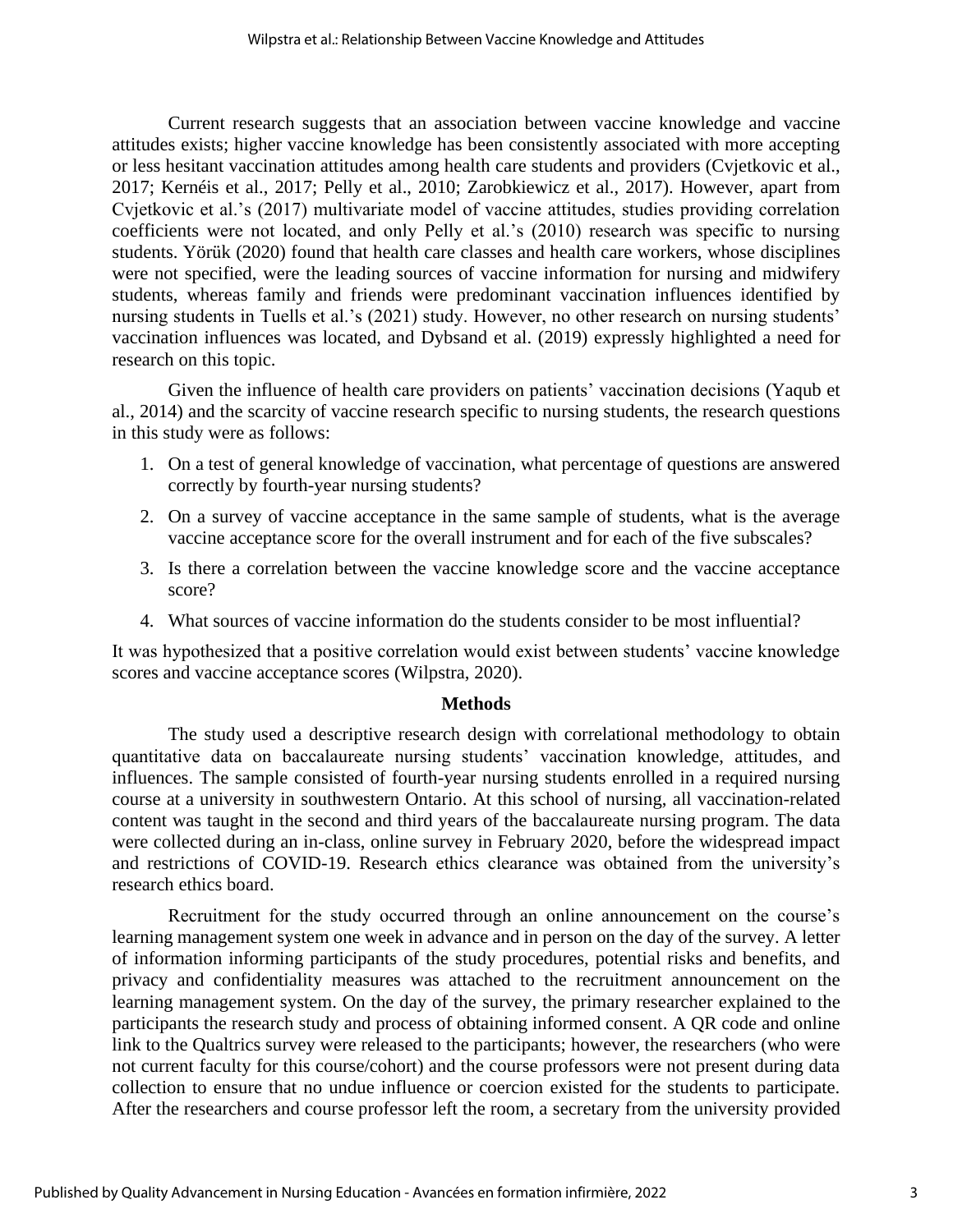the survey password to unlock the survey and was available to answer questions regarding access to the questionnaires. The survey began with a consent form, matching the letter of information, that required a response from the participants before they could access the study questionnaires. The students were given approximately 10 minutes to complete the survey, and the de-identified data were automatically collected by the Qualtrics software once the surveys were submitted by the students (Wilpstra, 2020).

The survey instruments consisted of the Vaccination Knowledge Scale and the Vaccine Acceptance Instrument. The one-dimensional Vaccination Knowledge Scale uses nine true/false questions to assess general vaccine knowledge, including topics such as the efficacy and necessity of vaccines, the development of immunity through vaccination, and common vaccine misconceptions (Zingg & Siegrist, 2012). For example, the first question states, "Vaccines are superfluous, as diseases can be treated (e.g., with antibiotics)" (Zingg & Siegrist, 2012, p. 3773), and the final question is, "Vaccinations increase the occurrence of allergies" (Zingg & Siegrist, 2012, p. 3773). (Note: the two examples above are incorrect statements that are reverse scored.) The Vaccination Knowledge Scale was developed using a Mokken scale analysis and has a satisfactory Loevinger's scalability coefficient of  $H = .45-.48$  (Mokken, 1971; Zingg & Siegrist, 2012). The scale is considered to be highly reliable with  $p = .79-0.80$  and a test-retest reliability of  $r = .70$  (Zingg & Siegrist, 2012). The total score for the instrument is determined by ascribing 1 point for each correct answer and 0 points for each incorrect answer or the selection of "do not know," resulting in a potential score of 0–9.

The Vaccine Acceptance Instrument consists of a 20-item Likert scale that addresses the attitudinal components of vaccine acceptance (Sarathchandra et al., 2018). The 20 items are divided into the following five subscales: "perceived safety of vaccines," "perceived effectiveness and necessity of vaccines," "acceptance of the selection and scheduling of vaccines," "positive values and affect toward vaccines," and "perceived legitimacy of authorities to require vaccinations" (Sarathchandra et al., 2018, p. 1). Scores for individual items range from 1 for "least accepting" answers to 7 for "most accepting" answers. This generates a possible score of 20–140 for the overall instrument. The instrument is considered to be valid and reliable with extensive pilot testing to ensure construct validity. The reliability of both the full instrument and the five subscales is considered to be high (Grove, 2017) with a Cronbach's  $\alpha$  of .96 for the full instrument and .81–.91 for the subscales (Sarathchandra et al., 2018).

Correlation between the two variables was assessed using Pearson's correlation. In addition to completing the Vaccination Knowledge Scale and Vaccine Acceptance Instrument, students were asked to provide select demographic information and answer a single descriptive question regarding vaccination influences. This question was composed by the authors based on common vaccine information sources referred to in the scholarly literature (Betsch & Wicker, 2012; Dubé et al., 2016; Frawley et al., 2018; McMurtry et al., 2015). The participants were asked to choose one source of vaccine information that they consider to be most influential to them. The list of influences included *health care providers*, *nursing school*, *government/official websites*, *social media*, *my parent(s)*, *other family member(s)*, *friends*, *news media*, and *other*, with the option to provide any response not included in the survey question (Wilpstra, 2020).

## **Results**

Of the 239 students registered in a mandatory fourth-year nursing course, 145 participated in the research study, resulting in a 60.7% response rate. Females composed 91.7% of the sample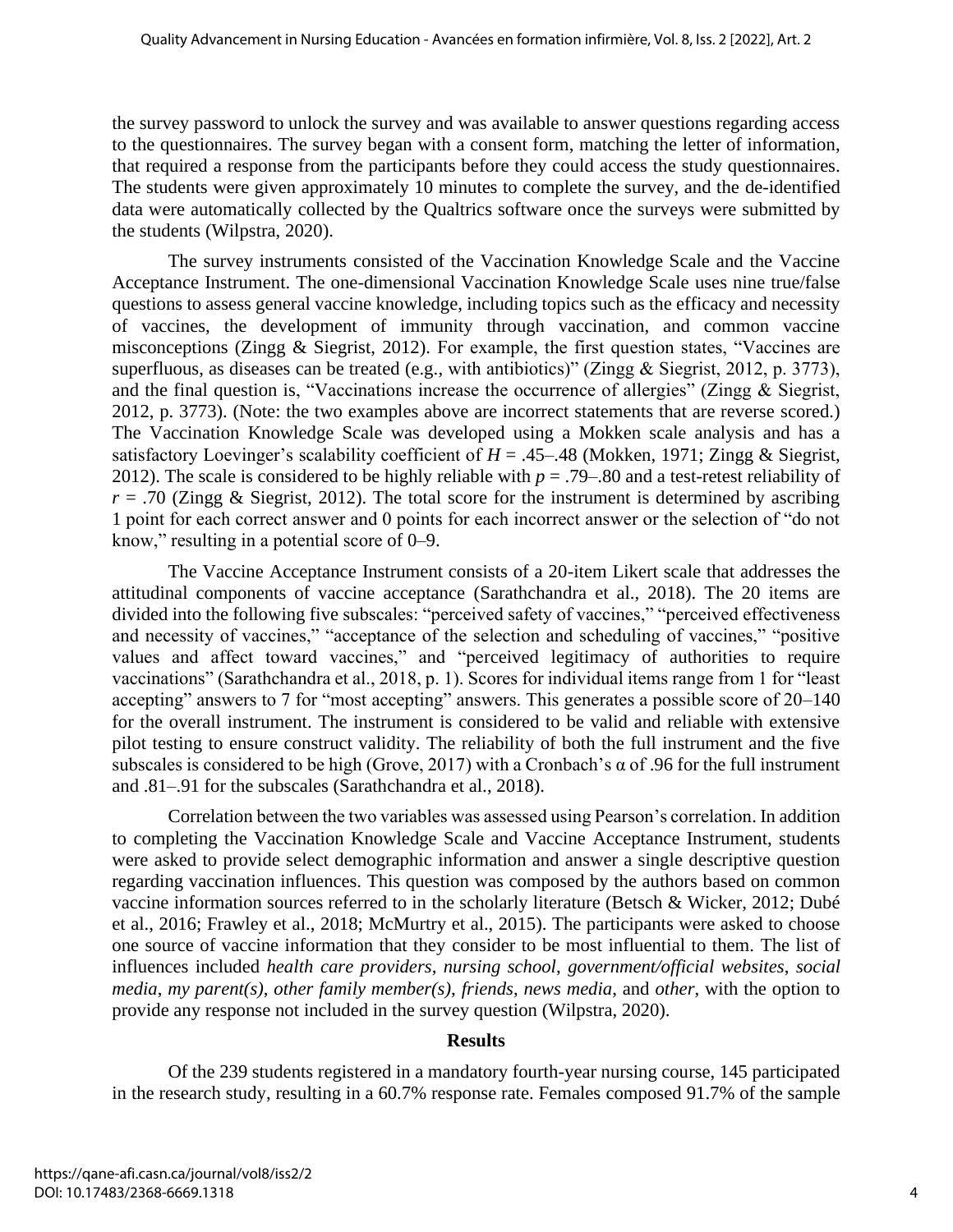$(n = 133)$ , and the average age of participants was 23.8 years  $(SD \pm 5.3)$ , range 20–51 years). Among the population of fourth-year nursing students at the university, 85.8% were female, and the average age was 24.6 years ( $SD \pm 6.2$  years). While parental status was not available for the population, the similarities between the two groups suggest that the sample is representative. See Table 1 for a detailed description of the sample and population demographic information (Wilpstra, 2020).

## **Table 1**

*Demographic Information of Fourth-Year Nursing Student Sample (*n *= 145) and Population (*N *= 239)*

| Sample total       | Population total |  |
|--------------------|------------------|--|
| $n\left(\%\right)$ | $N(\%)$          |  |
|                    |                  |  |
| 133 (91.7)         | 205(85.8)        |  |
| 12(8.3)            | 32(13.4)         |  |
| 0(0)               | 2(0.8)           |  |
|                    |                  |  |
| 118 (81.4)         | 182 (76.2)       |  |
| 12(8.3)            | 28 (11.7)        |  |
| 6(4.1)             | 11(4.6)          |  |
| 3(2.1)             | 5(2.1)           |  |
| 6(4.1)             | 13(5.4)          |  |
|                    |                  |  |
| 12(8.3)            | unknown          |  |
| 133 (91.7)         | unknown          |  |
|                    |                  |  |

The mean score obtained on the Vaccination Knowledge Scale was 7.8/9 or 86.7% (range 0–9,  $SD \pm 1.5$ ). The median score was 8. On the Vaccine Acceptance Instrument, the mean score was  $123.3/140$  (range  $49-140$ ,  $SD \pm 16.1$ ), and the median score was 127. When the results of the Vaccine Acceptance Instrument were divided by subscale, the category of "positive values and affect toward vaccines" (Sarathchandra et al., 2018, p. 1) had the highest mean score at 26.5/28 (range  $13-28$ ,  $SD \pm 2.9$ ), while "perceived legitimacy of authorities to require vaccinations" (p. 1) demonstrated the lowest mean score at  $23.3/28$  (range  $4-28$ ,  $SD \pm 5.0$ ). See Table 2 for the results of the Vaccine Acceptance Instrument subscales. Furthermore, the mean Vaccination Knowledge Scale scores and the mean Vaccine Acceptance Instrument scores were found to have a strong positive correlation (Cohen, 1988; Grove & Cipher, 2017, as cited in Cipher, 2017), *r*(143) = .69, *p* < .001. Figure 1 displays the correlation between the Vaccination Knowledge Scale scores and the Vaccine Acceptance Instrument scores as a scatterplot with the regression line (Wilpstra, 2020).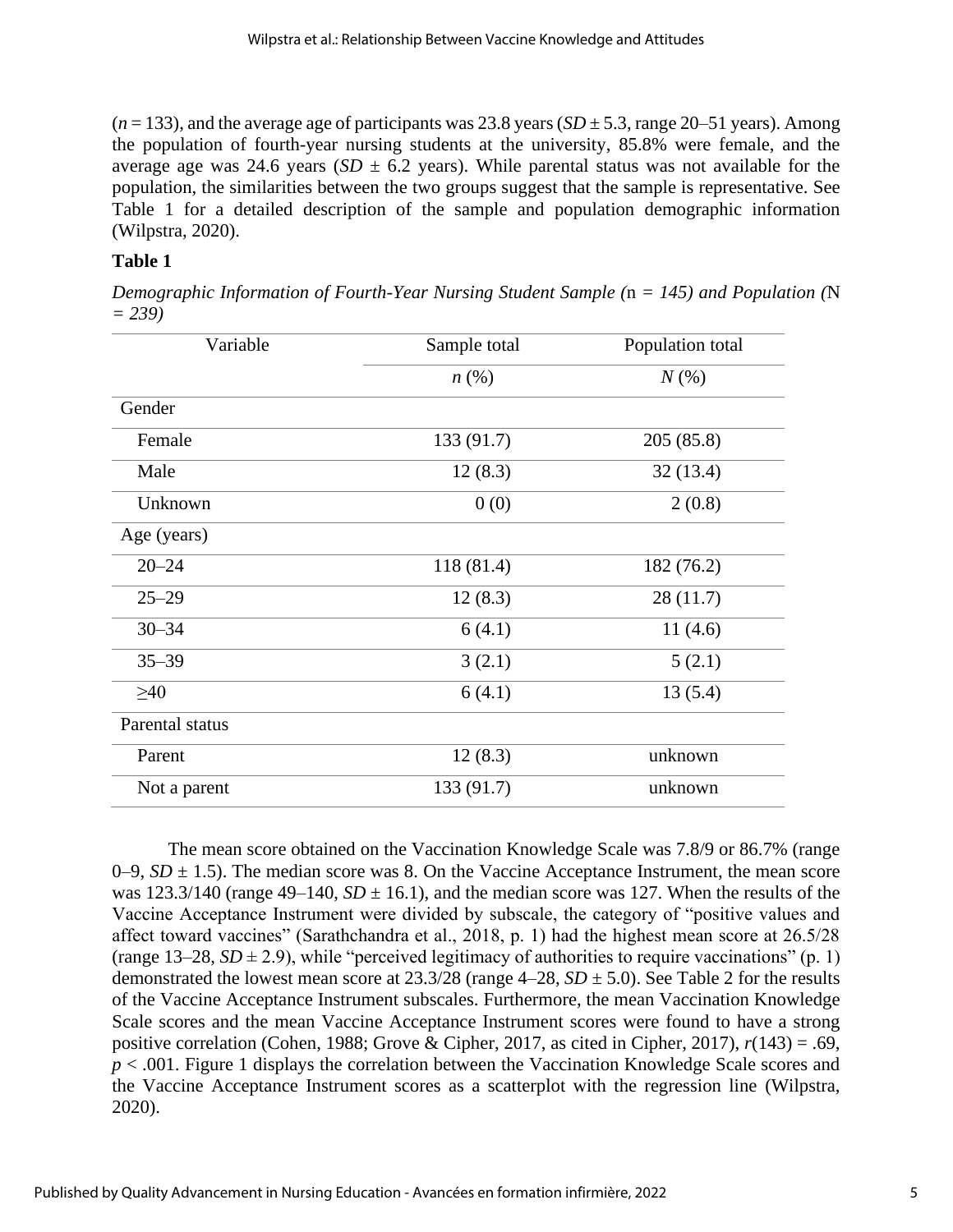## **Table 2**

*Vaccine Acceptance Instrument Subscale Results (*n *= 145)*

| Subscale <sup>a</sup>                                            | Mean $(SD)$        | Median | Range     |
|------------------------------------------------------------------|--------------------|--------|-----------|
| "Perceived safety of vaccines"                                   | $24.5 (\pm 3.9)$   | 25     | $10 - 28$ |
| "Perceived effectiveness and necessity of<br>vaccines"           | $24.9 \ (\pm 3.6)$ | 26     | $9 - 28$  |
| "Acceptance of the selection and<br>scheduling of vaccines"      | 24.2 $(\pm 4.4)$   | 25     | $7 - 28$  |
| "Positive values and affect toward"<br>vaccines"                 | $26.5 (\pm 2.9)$   | 28     | $13 - 28$ |
| "Perceived legitimacy of authorities to<br>require vaccinations" | $23.3 (\pm 5.0)$   | 25     | $4 - 28$  |

*Note.* Potential score of each subscale is 0–28.

<sup>a</sup> All subscales from Sarathchandra et al., 2018, p. 1.

## **Figure 1**

*Scatterplot With Regression Line for Vaccination Knowledge Scale Scores and Vaccine Acceptance Instrument Scores*



**Vaccination Knowledge Scale Scores**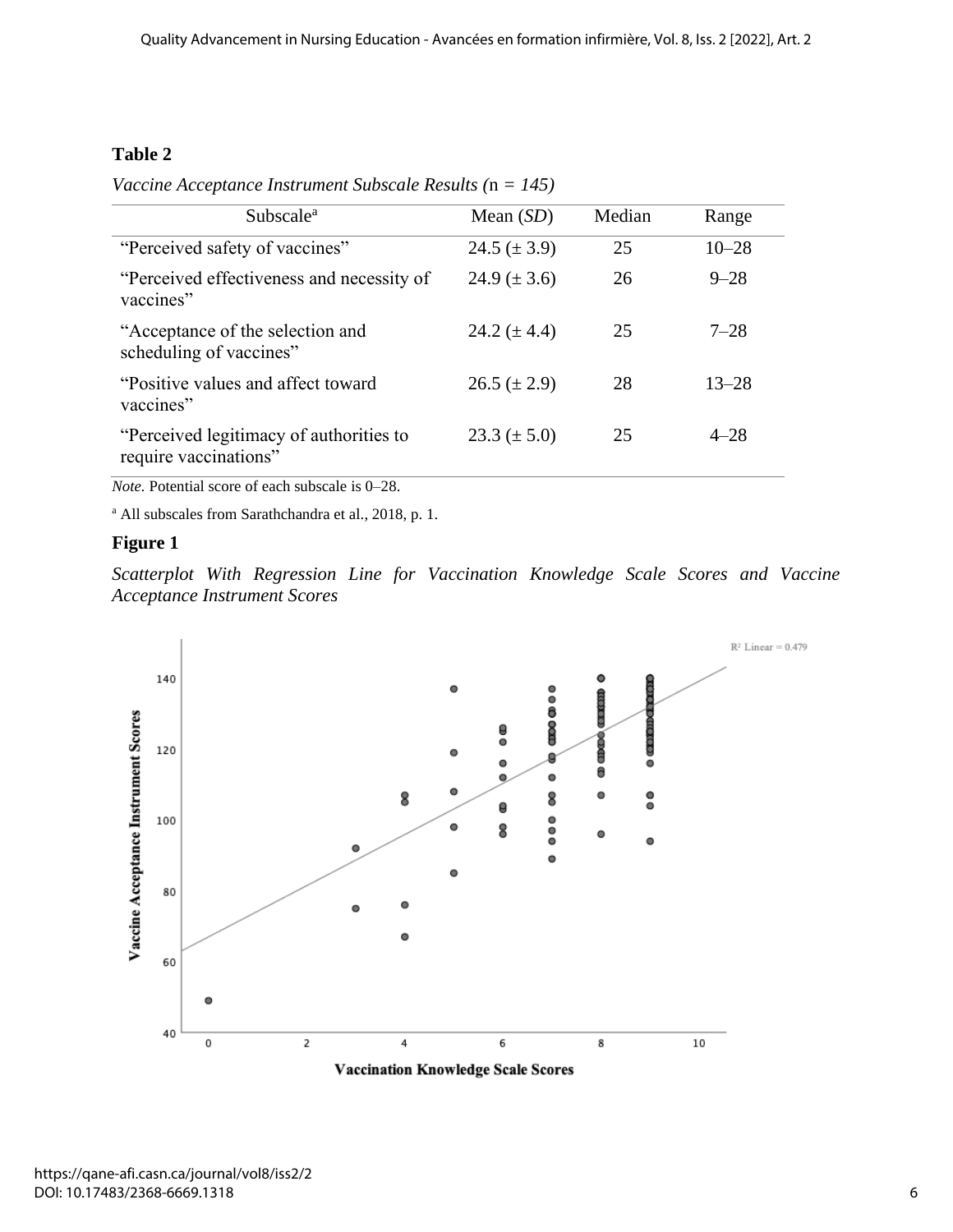Nearly half of the participants  $(46.2\%, n = 67)$  considered *nursing school* to be the leading vaccination influence in their lives. *Health care providers* (29.7%, *n* = 43), *government/official websites* (15.9%,  $n = 23$ ), and *parents* (5.5%,  $n = 8$ ) were also reported as important vaccine information sources. The remainder of participants (2.7%) selected either *news media*, *social media*, or *friends* as their leading vaccination influences (Wilpstra, 2020).

## **Discussion**

The results of the Vaccination Knowledge Scale suggest that the participants possessed high levels of general vaccination knowledge near the end of their undergraduate nursing education. Their mean vaccination knowledge score of 86.7% was higher than results obtained on comparable vaccination knowledge tests among similar populations of nursing students. For example, final year baccalaureate nursing students at one nursing school in Nova Scotia had a mean vaccination knowledge score of 52.9% (Pelly et al., 2010), while graduating public health nursing students in Finland scored an average of 76% on a test of immunization knowledge (Nikula et al., 2012). Dybsand et al. (2019) found that only 24.7% of their baccalaureate nursing students answered at least four questions correctly on a five-item general vaccine knowledge test, whereas 85.5% of the students in the present study obtained a comparable score of at least 7 out of 9 correct answers on the Vaccination Knowledge Scale. Compared to the students in this study, Dybsand et al.'s participants were notably heterogeneous, with students' years of study not specified and multiple program streams included in the sample. Furthermore, the knowledge questions included in Nikula et al.'s (2012) survey were highly specific to safe vaccine administration. Despite these differences, the high mean knowledge score obtained in the present study suggests that the students possessed satisfactory and above-average general vaccination knowledge as they commenced independent nursing practice (Wilpstra, 2020).

The participants in the current study also demonstrated generally positive vaccination attitudes, but the results were somewhat varied and nuanced. These findings are consistent with contemporary literature on vaccine attitudes among health care students. For example, Dybsand et al. (2019) assessed baccalaureate nursing students' vaccination attitudes with items comparable in content to the Vaccine Acceptance Instrument, and Baldolli et al. (2020) assessed perceptions of vaccine safety and efficacy among a sample of French health care students including nursing students. Similar to Dybsand et al.'s and Baldolli et al.'s findings, the participants' vaccine attitudes in the present study were largely accepting, with the majority of students in all three studies agreeing that vaccines are safe and efficacious. Wilson, Avery, et al. (2020) also reported that the majority of nursing students in their sample rated the safety of vaccinations as high.

However, the participants in the present study demonstrated some hesitancy in the subscale assessing the role of government in mandating vaccines. While this topic has been minimally studied among nursing students, Lepiller et al. (2020) found that 73.3% of the French nursing students in their study supported non-compulsory rather than mandatory immunization. Conversely, 84.1% of third- and fourth-year Spanish nursing students in Tuells et al.'s (2021) sample agreed or strongly agreed with mandatory vaccinations. Similar studies of medical students and residents have likewise revealed various levels of support for mandatory vaccination (Arora et al., 2019; Cvjetkovic et al., 2017; Kunze & Schweinzer, 2020).

In all the preceding studies, data collection occurred before the COVID-19 pandemic. While COVID-19 vaccine mandates for health care workers and students are frequently discussed in news media, only one research study was found that investigated nursing students' attitudes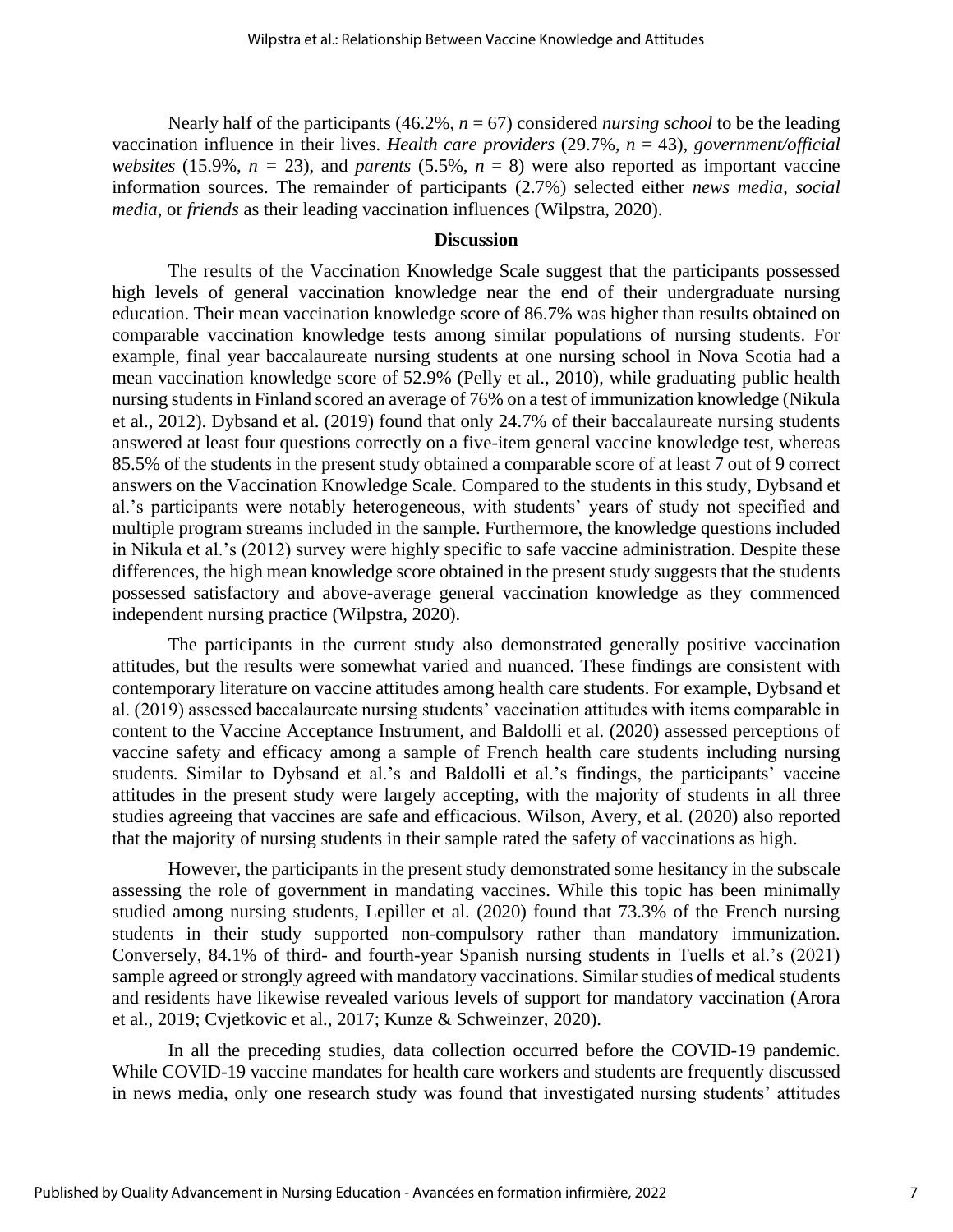toward COVID-19 mandates (Manning et al., 2021). Manning et al. (2021) found that nursing students and faculty at a U.S. college of nursing identified concerns surrounding mandatory COVID-19 vaccines as a recurrent theme in an open-ended qualitative survey question. However, no quantitative data were associated with this finding, and no other studies on nursing students' attitudes toward mandatory COVID-19 immunizations were identified. As COVID-19 vaccine mandates continue to evolve for both nursing students and practising nurses, understanding students' hesitancy surrounding trust in authorities and their "perceived legitimacy… to require vaccinations" (Sarathchandra et al., 2018, p. 3) is paramount for promoting confidence in and acceptance of COVID-19 vaccines.

The Vaccine Acceptance Instrument captured a particular area of uncertainty among the nursing students that has been infrequently studied among health care providers. Nearly one third (31.7%) of the students were unsure if vaccines contain dangerous amounts of mercury. Picchio et al. (2019) described a similar proportion (29.8%) of their mixed nursing and physician sample expressing uncertainty of the risks of thimerosal (the mercury-based preservative) in vaccines. Notably, Picchio et al.'s participants were all pediatric health care providers involved in vaccine administration, which demonstrates that this is a pervasive area of uncertainty and an opportunity for nursing educators to provide targeted teaching regarding the safety of particular vaccine ingredients (Wilpstra, 2020).

As hypothesized, the participants' vaccination knowledge scores were found to have a strong positive correlation with their vaccine acceptance scores. Other studies of nursing and medical students also reported that a correlation or association exists between vaccination knowledge and attitudes (Cvjetkovic et al., 2017; Kernéis et al., 2017; Pelly et al., 2010; Zarobkiewicz et al., 2017). However, correlation coefficients were not provided in these studies, although Cvjetkovic et al. (2017) found a statistically significant positive association between vaccine knowledge and vaccine attitudes in a multivariate model explaining variance in vaccine attitudes. Overall, the general agreement in previous literature supports the current findings of a correlation between the students' vaccination knowledge scores and vaccine acceptance scores (Wilpstra, 2020).

The majority of participants selected *nursing school* as a leading vaccine influence, suggesting that students consider their undergraduate nursing education important in shaping their views and opinions surrounding vaccination. These results are congruent with Yörük's (2020) finding that health care classes were the leading vaccine information source among a sample of nursing and midwifery students. The results also align with Arora et al.'s (2019) and McMurtry et al.'s (2015) studies, which found that undergraduate education is an influential source of vaccine information among medical students and residents. By contrast, in Betsch and Wicker's (2012) research on vaccine knowledge, medical students identified *health professionals* as a leading health information source. It is interesting to note that the participants in both the present study and Yörük's study of nursing and midwifery students selected *health care providers* as the second most common vaccination influence or information source. Social media and parents/family members were identified as vaccination influences less frequently than expected based on the findings of other research studies (Dubé et al., 2016; McMurtry et al., 2015; Tuells et al., 2021). These unexpectedly low numbers may have resulted from the phrasing of the question itself, which asked participants to select a single leading vaccination influence. It is possible that parents and social media impact students' vaccination views somewhat subconsciously and therefore were not selected as primary vaccination influences (Wilpstra, 2020).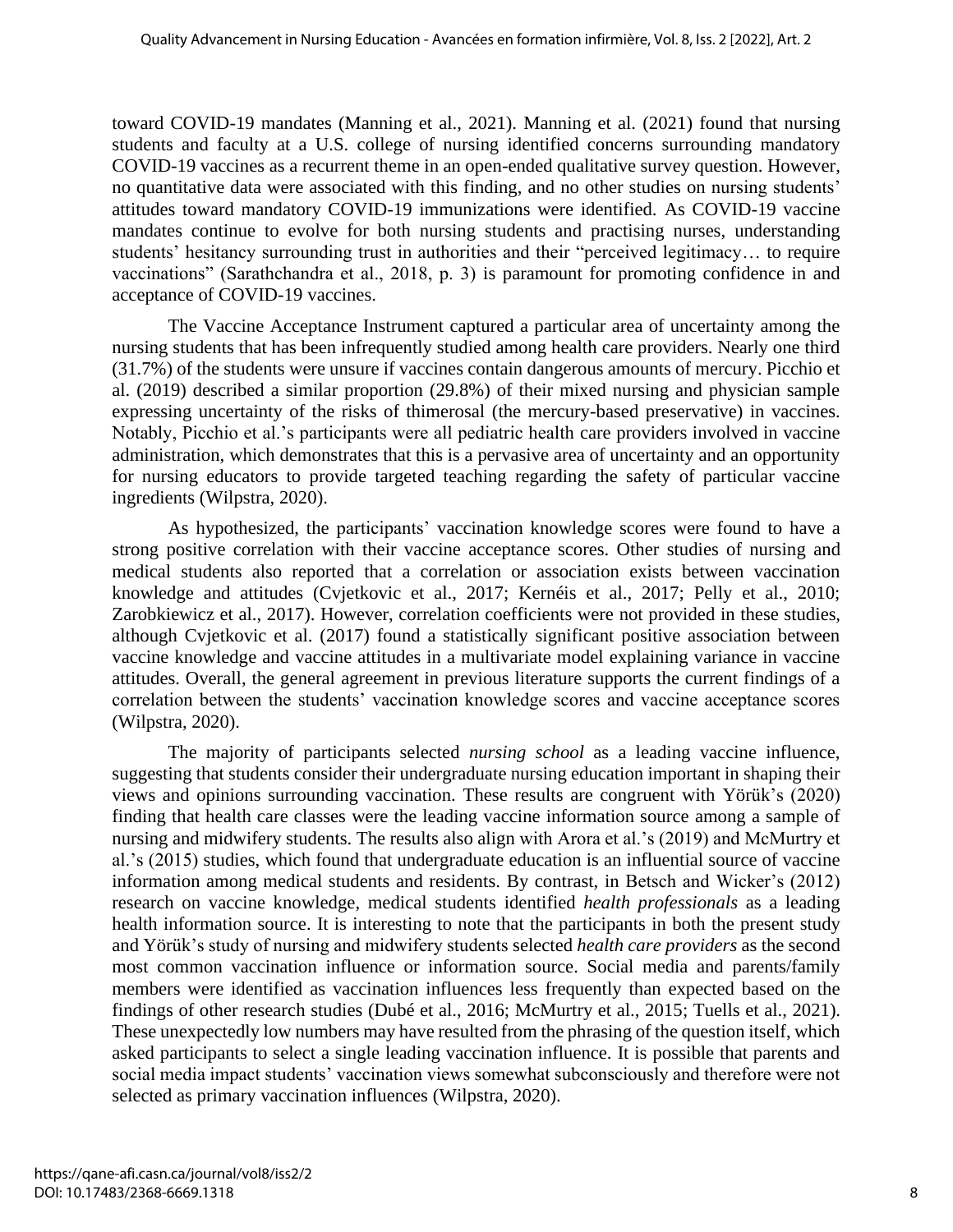#### **Implications for Education**

The results of this study suggest that graduating baccalaureate nursing students in one program possess relatively high levels of general vaccine knowledge; however, nursing educators should not assume that all students readily or fully endorse vaccinations (Yaqub et al., 2014). Nursing educators should also consider that possession of accurate vaccine knowledge alone does not guarantee students' acceptance of all aspects of vaccination. Students may be fully accepting of some aspects of vaccination but hesitant or misinformed about others. Specific uncertain or hesitant attitudes may require targeted vaccination education, particularly regarding the safety of vaccine ingredients, such as mercury. The study results also found that undergraduate nursing educators play an important role in shaping vaccination views and opinions, as nearly half of the students selected *nursing school* as the leading vaccination influence in their lives. Moreover, because the vaccination knowledge and acceptance scores were positively correlated, providing thorough and factual vaccine education can improve students' acceptance of vaccines. Nursing educators have a prime opportunity to positively influence vaccine knowledge and attitudes throughout the four years of students' undergraduate nursing education and should consider targeting curriculum to dispel common vaccination misconceptions among nursing students.

#### **Implications for Research**

The results of the present study demonstrate many possibilities for future research. This study examined fourth-year nursing students who had already completed all courses covering vaccinations, and their baseline vaccine knowledge and acceptance levels remain unknown. Researchers should quantitatively investigate the impact that nursing school itself has upon vaccine knowledge and attitudes by measuring knowledge and acceptance levels at baseline and throughout the four-year university program. A longitudinal research study could be performed to investigate whether vaccine knowledge and attitudes change over time, particularly in light of the COVID-19 pandemic. As a single-site study, this research should be expanded to multiple schools of nursing across Canada or internationally to examine whether location has an effect on vaccination attitudes. Finally, targeted education programs for some of the common vaccine misconceptions identified in this study should be studied as a potential strategy to improve vaccine knowledge and acceptance.

## **Limitations**

The study used a convenience sample and took place at a single school of nursing where specific vaccinations are required to attend clinical placements. The research participants also possessed overall high levels of vaccine knowledge and acceptance, with few students demonstrating truly low knowledge or acceptance scores. Consequently, the results may preclude insight into nursing students with lower levels of vaccine knowledge and acceptance. As a singlesite study, the results may reflect the timing of vaccine-related education in this specific school of nursing, where vaccination content is taught in the second and third years of the nursing program. Another limitation may have occurred in the process of assessing vaccination influences. It is possible that students selected *nursing school* as their leading vaccination influence because this influence was foremost in their minds as they completed the survey during class time. It is also possible that *nursing school* was viewed as the most socially desirable answer to this question. Therefore, the setting of the data collection should be considered when interpreting the results.

Several limitations were also noted with the instruments selected for use in this study. The Vaccination Knowledge Scale measures general vaccine knowledge rather than specific vaccine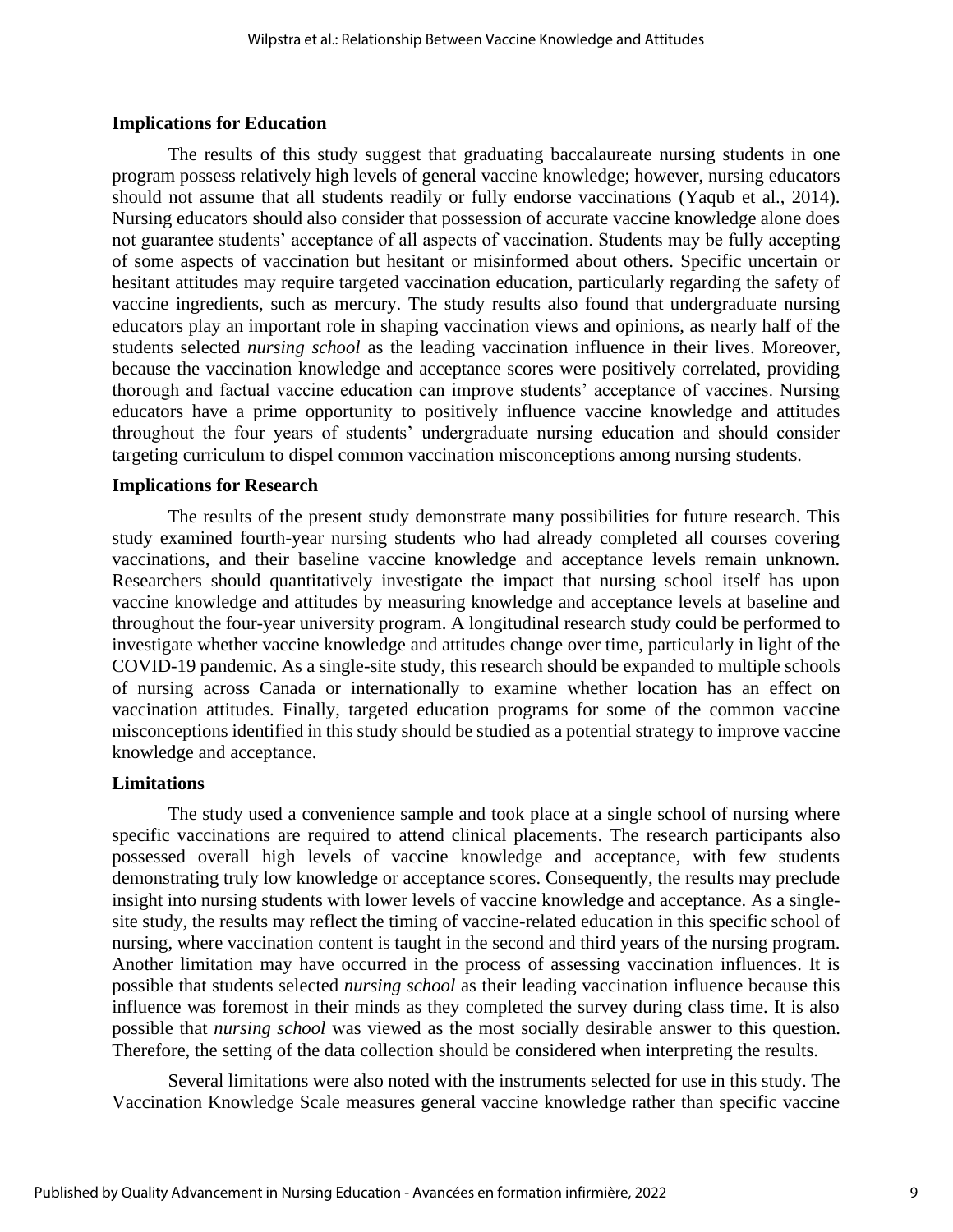knowledge (Zingg & Siegrist, 2012), and obtaining high knowledge scores on this instrument does not guarantee vaccination proficiency in clinical practice. The Vaccine Acceptance Instrument specifically measures attitudes surrounding childhood vaccinations (Sarathchandra et al., 2018), and this may have impacted participants' responses to certain questions as most participants were not parents themselves. However, there is a paucity of valid and reliable instruments available for research use that measure general vaccine knowledge and attitudes. Despite the limitations of the instruments used, a major strength of this study is that it used valid and reliable instruments for both measures (Wilpstra, 2020).

## **Conclusion**

Vaccine hesitancy is a growing threat to public health worldwide (WHO, 2019), and health care workers are not immune from hesitant beliefs (Yaqub et al., 2014). This study examined nursing students' vaccine knowledge and acceptance at the end of their four-year baccalaureate nursing education. The participants were found to have high vaccine knowledge and acceptance scores, and the two scores were positively correlated. However, the results also demonstrated a range of attitudes toward various aspects of immunization. By promoting high-quality, accurate vaccination education, nursing educators can potentially shape the future clinical practice of their students as they care for clients, families, and communities and contribute to an accurate and positive discourse surrounding vaccination.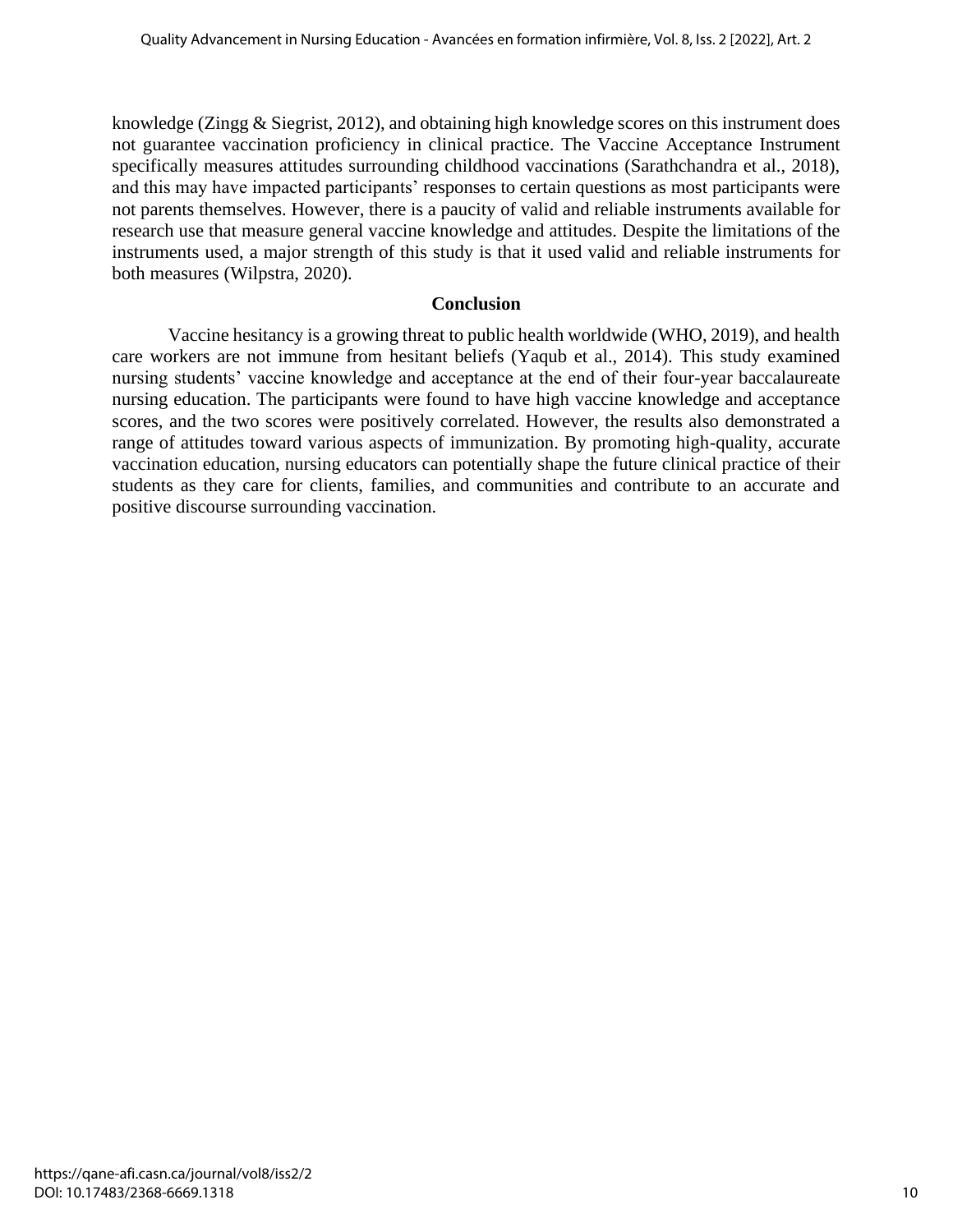## **References**

- Arora, G., Lehman, D., Charlu, S., Ross, N., Ardy, A., Gordon, B., & Pannaraj, P. S. (2019). Vaccine health beliefs and educational influences among pediatric residents. *Vaccine*, *37*(6), 857–862. https://doi.org/10.1016/j.vaccine.2018.12.038
- Baldolli, A., Michon, J., Verdon, R., & Fournier, A. (2020). Vaccination perception and coverage among healthcare students in France in 2019. *BMC Medical Education, 20*, Article 508. https://doi.org/10.1186/s12909-020-02426-5
- Betsch, C., & Wicker, S. (2012). E-health use, vaccination knowledge and perception of own risk: Drivers of vaccination uptake in medical students. *Vaccine*, *30*(6), 1143–1148. https://doi.org/10.1016/j.vaccine.2011.12.021
- Bramer, C. A., Kimmins, L. M., Swanson, R., Kuo, J., Vranesich, P., Jacques‐Carroll, L. A., & Shen, A. K. (2020). Decline in child vaccination coverage during the COVID-19 pandemic—Michigan Care Improvement Registry, May 2016‐May 2020. *American Journal of Transplantation, 20*(7), 1930–1931. https://doi.org/10.1111/ajt.16112
- Cipher, D. J. (2017). Using statistics to examine relationships. In J. R. Gray, S. K. Grove, & S. Sutherland (Eds.), *Burns and Grove's the practice of nursing research: Appraisal, synthesis, and generation of evidence* (8th ed., pp. 545–555). Elsevier.
- Cosme, S., Milner, K. A., & Wonder, A. (2018). Benchmarking of prelicensure nursing students' evidence-based practice knowledge. *Nurse Educator, 43*(1), 50–53. https://doi.org/10.1097/NNE.0000000000000398
- Cvjetkovic, S. J., Jeremic, V. L., & Tiosavljevic, D. V. (2017). Knowledge and attitudes toward vaccination: A survey of Serbian students. *Journal of Infection and Public Health*, *10*(5), 649–656. https://doi.org/10.1016/j.jiph.2017.05.008
- Del Duca, E., Chini, L., Graziani, S., Sgrulletti, M., Moschese, V., & the Italian Pediatric Immunology and Allergology Society (SIAIP) Vaccine Committee. (2021). Pediatric health care professionals' vaccine knowledge, awareness and attitude: A survey within the Italian Society of Pediatric Allergy and Immunology. *Italian Journal of Pediatrics, 47*, Article 183. https://doi.org/10.1186/s13052-021-01090-9
- Dubé, E., Gagnon, D., Ouakki, M., Bettinger, J. A., Guay, M., Halperin, S., Wilson, K., Graham, J., Witteman, H. O., MacDonald, S., Fisher, W., Monnais, L., Tran, D., Gagneur, A., Guichon, J., Saini, V., Heffernan, J. M., Meyer, S., Driedger, S. M., … the Canadian Immunization Research Network. (2016). Understanding vaccine hesitancy in Canada: Results of a consultation study by the Canadian Immunization Research Network. *PLoS One, 11*(6), Article e0156118. https://doi.org/10.1371/journal.pone.0156118
- Dybsand, L. L., Hall, K. J., & Carson, P. J. (2019). Immunization attitudes, opinions, and knowledge of healthcare professional students at two Midwestern universities in the United States. *BMC Medical Education, 19*, Article 242 (2019). https://doi.org/10.1186/s12909-019-1678-8
- Frawley, J. E., Foley, H., & McIntyre, E. (2018). The associations between medical, allied and complementary medicine practitioner visits and childhood vaccine uptake. *Vaccine, 36*(6), 866–872. https://doi.org/10.1016/j.vaccine.2017.12.036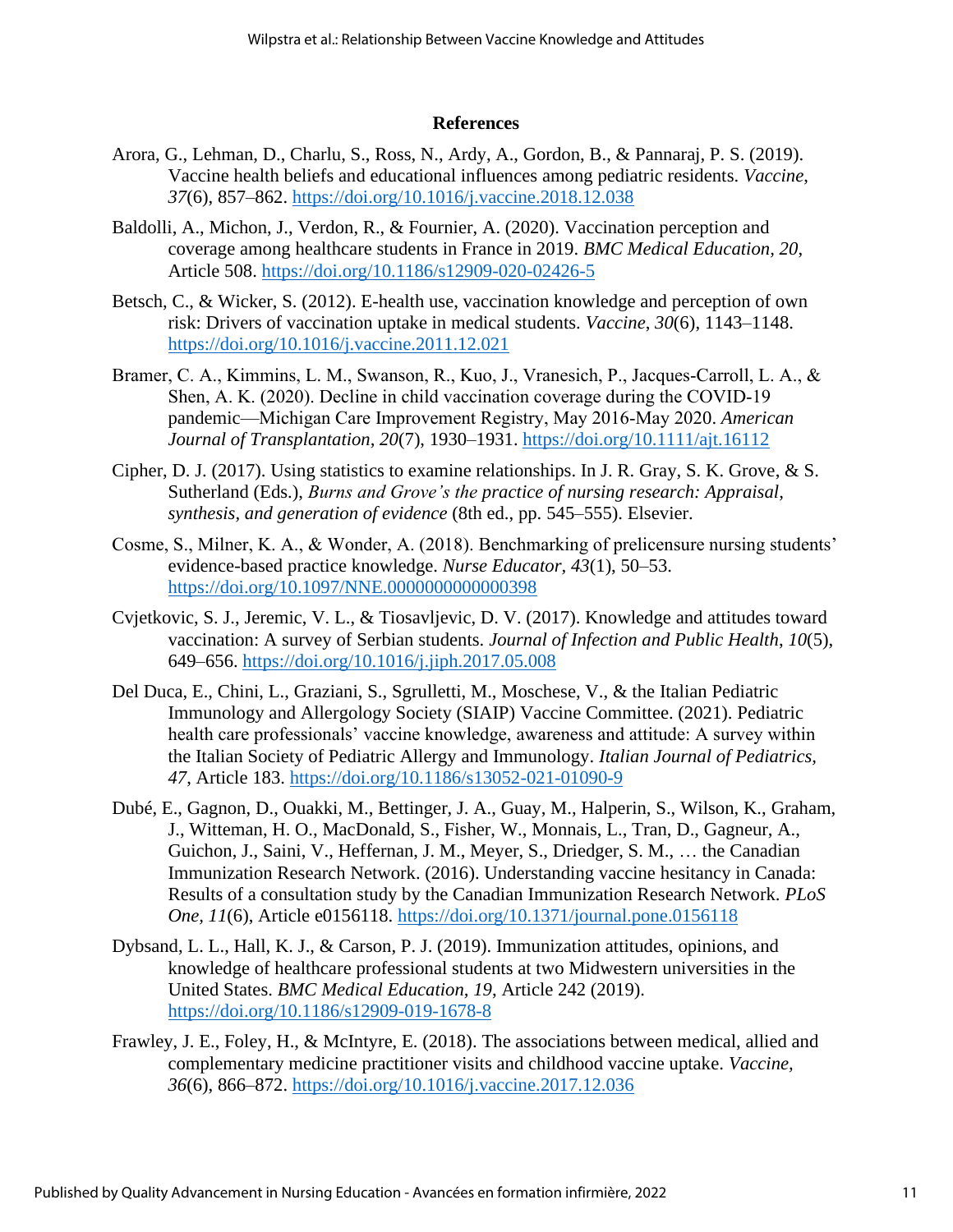- Fridman, A., Gershon, R., & Gneezy, A. (2021). COVID-19 and vaccine hesitancy: A longitudinal study. *PLoS One, 16*(4), Article e0250123. https://doi.org/10.1371/journal.pone.0250123
- Grove, S. K. (2017). Measurement concepts. In J. R. Gray, S. K. Grove, & S. Sutherland (Eds.), *Burns and Grove's the practice of nursing research: Appraisal, synthesis, and generation of evidence* (8th ed., pp. 363–393). Elsevier.
- Karafillakis, E., Dinca, I., Apfel, F., Cecconi, S., Wűrz, A., Takacs, J., Suk, J., Pastore Celentano, L., Kramarz, P., & Larson, H. J. (2016). Vaccine hesitancy among healthcare workers in Europe: A qualitative study. *Vaccine, 34*(41), 5013–5020. https://doi.org/10.1016/j.vaccine.2016.08.029
- Kernéis, S., Jacquet, C., Bannay, A., May, T., Launay, O., Verger, P., & Pulcini, C. (2017). Vaccine education of medical students: A nationwide cross-sectional survey. *American Journal of Preventive Medicine*, *53*(3), e97–e104. https://doi.org/10.1016/j.amepre.2017.01.014
- Kunze, U., & Schweinzer, H. (2020). Self-reported vaccination status and attitudes towards mandatory vaccinations for health care workers among medical students. *Vaccine, 38*(35), 5695–5699. https://doi.org/10.1016/j.vaccine.2020.06.046
- Lepiller, Q., Bouiller, K., Slekovec, C., Millot, D., Mazué, N., Pourchet, V., Balice, R., Garrien-Maire, F., Simon, E., Wintenberger, V., Guillaume, A., Monaton, M. F., Van Eis, B., Bertrand, X., Bennabi, D., Moulin, T., Anxionnat, R., & Nerich, V. (2020). Perceptions of French healthcare students of vaccines and the impact of conducting an intervention in health promotion. *Vaccine, 38*(43), 6794–6799. https://doi.org/10.1016/j.vaccine.2020.08.036
- Loulergue, P., & Launay, O. (2014). Vaccinations among medical and nursing students: Coverage and opportunities. *Vaccine, 32*(38), 4855–4859. https://doi.org/10.1016/j.vaccine.2014.01.014
- Manning, M. L., Gerolamo, A. M., Marino, M. A., Hanson-Zalot, M. E., & Pogorzelska-Maziarz, M. (2021). COVID-19 vaccination readiness among nurse faculty and student nurses. *Nursing Outlook, 69*(4), 565–573. https://doi.org/10.1016/j.outlook.2021.01.019
- McMurtry, A., Wilson, K., Clarkin, C., Walji, R., Kilian, B. C., Kilian, C. C., Lohfeld, L., Alolabi, B., Hagino, C., & Busse, J. W. (2015). The development of vaccination perspectives among chiropractic, naturopathic and medical students: A case study of professional enculturation. *Advances in Health Sciences Education*, *20*, 1291–1302. https://doi.org/10.1007/s10459-015-9602-4
- Mokken, R. J. (1971). *A theory and procedure of scale analysis with applications in political research.* Mouton.
- Nikula, A., Puukka, P., & Leino-Kilpi, H. (2012). Vaccination competence of graduating public health nurse students and nurses. *Nurse Education Today*, *32*(8), 850–856. https://doi.org/10.1016/j.nedt.2011.10.008
- Nikula, A. E., Rapola, S. P. T., Hupli, M. I., & Leino-Kilpi, H. T. (2009). Factors strengthening and weakening vaccination competence. *International Journal of Nursing Practice*, *15*(5), 444–454. https://doi.org/10.1111/j.1440-172X.2009.01781.x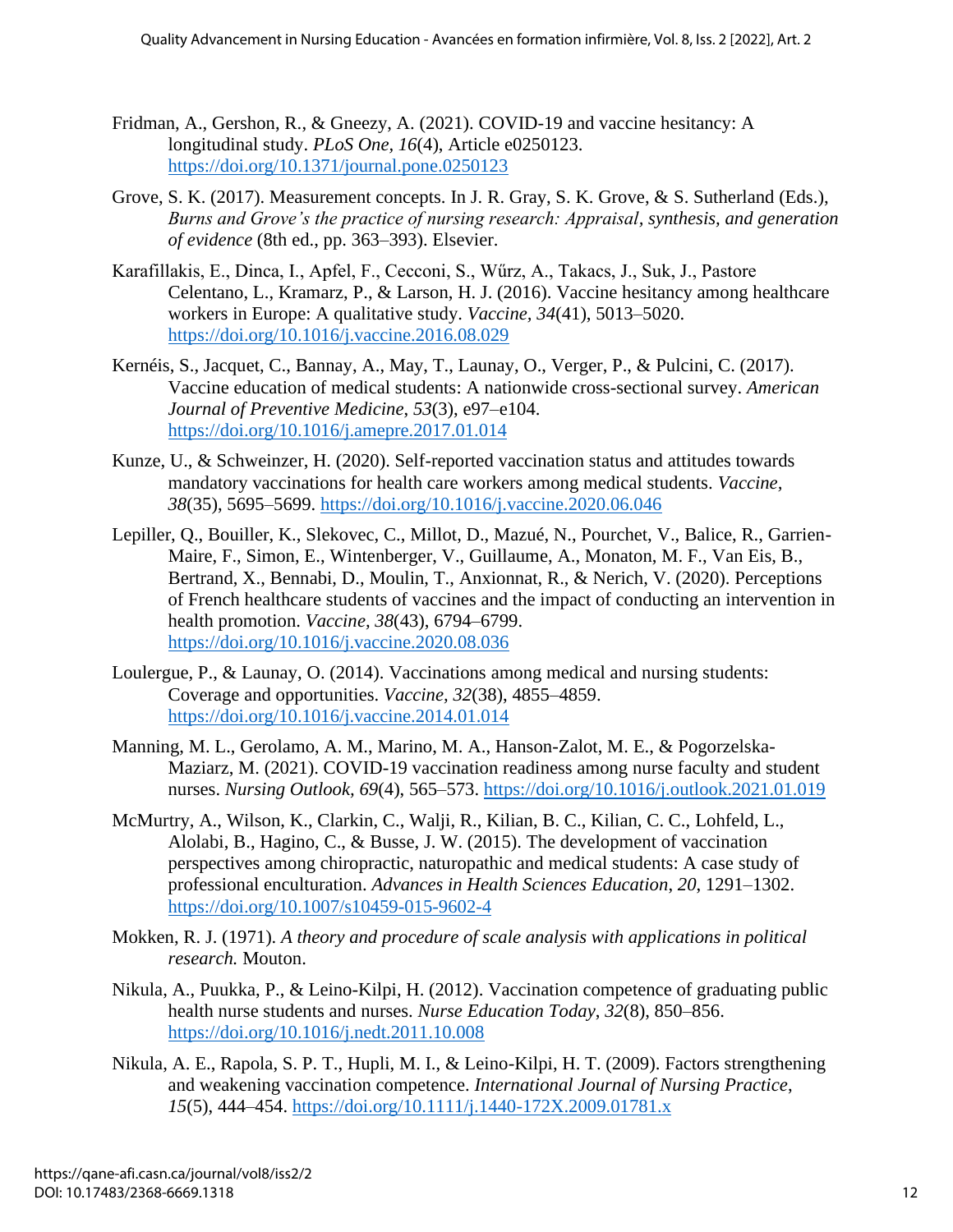- Nuzhath, T., Ajayi, K. V., Fan, Q., Hotez, P., Colwell, B., Callaghan, T., & Regan, A. K. (2021). Childhood immunization during the COVID-19 pandemic in Texas. *Vaccine, 39*(25), 3333–3337. https://doi.org/10.1016/j.vaccine.2021.04.050
- Pelly, L. P., Pierrynowski MacDougall, D. M., Halperin, B. A., Strang, R. A., Bowles, S. K., Baxendale, D. M., & McNeil, S. A. (2010). THE VAXED PROJECT: An assessment of immunization education in Canadian health professional programs. *BMC Medical Education*, *10*, Article 86 (2010). https://doi.org/10.1186/1472-6920-10-86
- Pew Research Center. (2021). *Social media fact sheet*. https://www.pewinternet.org/factsheet/social-media/
- Picchio, C. A., Carrasco, M. G., Sagué-Vilavella, M., & Rius, C. (2019). Knowledge, attitudes and beliefs about vaccination in primary healthcare workers involved in the administration of systematic childhood vaccines, Barcelona, 2016/17. *Eurosurveillance*, *24*(6), Article 1800117. https://doi.org/10.2807/1560-7917.ES.2019.24.6.1800117
- Pullan, S., & Dey, M. (2021). Vaccine hesitancy and anti-vaccination in the time of COVID-19: A Google Trends analysis. *Vaccine, 39*(14), 1877–1881. https://doi.org/10.1016/j.vaccine.2021.03.019
- SAGE Working Group on Vaccine Hesitancy. (2014a). *Appendices to the report of the SAGE working group on vaccine hesitancy*. World Health Organization. https://www.who.int/immunization/sage/meetings/2014/october/2\_SAGE\_Appendicies\_ Background\_final.pdf?ua=1
- SAGE Working Group on Vaccine Hesitancy. (2014b). *Report of the SAGE Working Group on Vaccine Hesitancy.* World Health Organization. https://www.who.int/immunization/sage/meetings/2014/october/1\_Report\_WORKING GROUP vaccine hesitancy final.pdf
- Sarathchandra, D., Navin, M. C., Largent, M. A., & McCright, A. M. (2018). A survey instrument for measuring vaccine acceptance. *Preventive Medicine, 109*, 1–7. https://doi.org/10.1016/j.ypmed.2018.01.006
- Strohfus, P. K., Kim, S. C., Palma, S., Duke, R. A., Remington, R., & Roberts, C. (2017). Immunizations challenge healthcare personnel and affects immunization rates. *Applied Nursing Research, 33*, 131–137. https://doi.org/10.1016/j.apnr.2016.11.005
- Tuells, J., Egoavil, C. M., Morales-Moreno, I., Fortes-Montoya, E., Salazar-García, C., & Rodríguez-Blanco, N. (2021). Knowledge, attitudes, and sources of information on vaccines in Spanish nursing students: A cross-sectional study. *International Journal of Environmental Research and Public Health, 18*(7), Article 3356. https://doi.org/10.3390/ijerph18073356
- Weigel, M., Weitmann, K., Rautmann, C., Schmidt, J., Bruns, R., & Hoffmann, W. (2014). Impact of physicians' attitude to vaccination on local vaccination coverage for pertussis and measles in Germany. *European Journal of Public Health, 24*(6), 1009–1016. https://doi.org/10.1093/eurpub/cku013
- Wilpstra, C. (2020). *Vaccine knowledge and vaccine attitudes of undergraduate nursing students* [Master's thesis, University of Windsor]. Scholarship at UWindsor Electronic Theses and Dissertations. https://scholar.uwindsor.ca/etd/8491